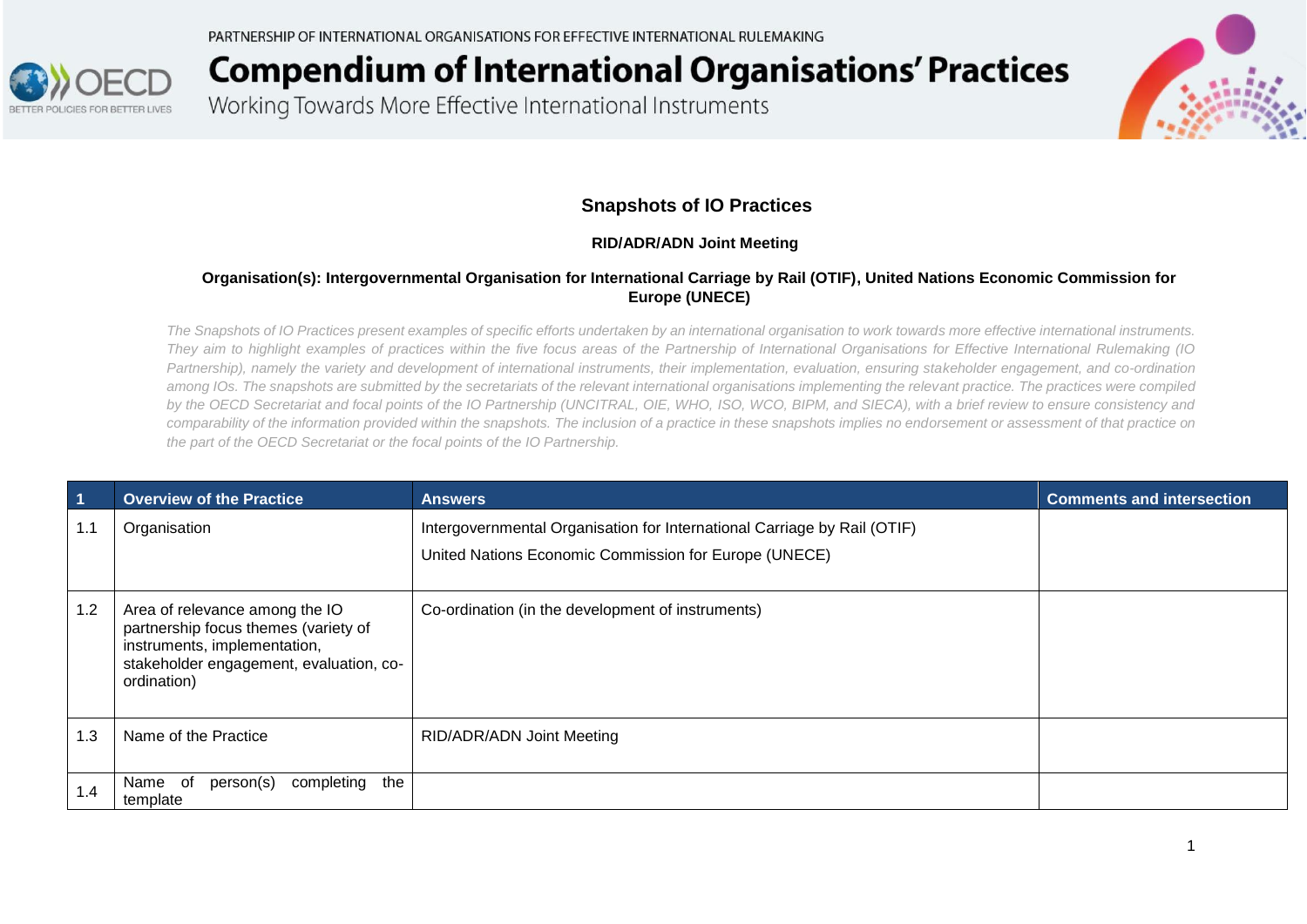



| $\overline{2}$ | <b>Description of the Practice</b>                                                      | <b>Answers</b>                                                                                                                                                                                                                                                                                                                                                                                                                                                                                                                                                                                                                                                                                                                                                                        | <b>Comments and intersections</b> |
|----------------|-----------------------------------------------------------------------------------------|---------------------------------------------------------------------------------------------------------------------------------------------------------------------------------------------------------------------------------------------------------------------------------------------------------------------------------------------------------------------------------------------------------------------------------------------------------------------------------------------------------------------------------------------------------------------------------------------------------------------------------------------------------------------------------------------------------------------------------------------------------------------------------------|-----------------------------------|
| 2.1            | Please describe the practice shortly,<br>providing information on its core<br>features. | The RID/ADR/ADN Joint Meeting develops harmonised dangerous goods provisions for<br>carriage by rail, road and inland waterways. It has resulted in close co-operation<br>between OTIF and the United Nations Economic Commission for Europe (UNECE)<br>since it was set up.                                                                                                                                                                                                                                                                                                                                                                                                                                                                                                          |                                   |
|                |                                                                                         | Participants in the RID/ADR/ADN Joint Meeting are the Member Countries of UNECE<br>and the Member States of OTIF as full participants and specialised agencies,<br>intergovernmental organisations and non governmental organisations in a consultative<br>capacity.                                                                                                                                                                                                                                                                                                                                                                                                                                                                                                                  |                                   |
| 2.2            | What are the objectives of the practice?                                                | The Joint Meeting's task is to ensure that the dangerous goods provisions for land<br>transport developed by the two Organisations (RID - Regulation concerning the<br>International Carriage of Dangerous goods by Rail, ADR -Agreement concerning the<br>International Carriage of Dangerous Goods by Road and ADN - European Agreement<br>concerning the International Carriage of Dangerous Goods by Inland Waterway) are<br>harmonised as closely as possible in order to simplify and promote multimodal transport.<br>The RID/ADR/ADN Joint Meeting examines amendments arising from the UN Model<br>Regulations, which apply globally (also to the maritime and air transport), and proposals<br>which only concern land transport, such as the provisions for RID/ADR tanks. |                                   |
| 2.3            | What have been the key results of the<br>practice?                                      | Since the establishment of the Joint Meeting, the dangerous goods regulations for road<br>and rail transport have been very well harmonised, which has facilitated intermodal<br>transport.<br>With the restructured editions of RID and ADR, which were first published on 1 January<br>2001, the differences between these both sets of regulations and the regulations for<br>maritime and air transport were reduced to a minimum.                                                                                                                                                                                                                                                                                                                                                |                                   |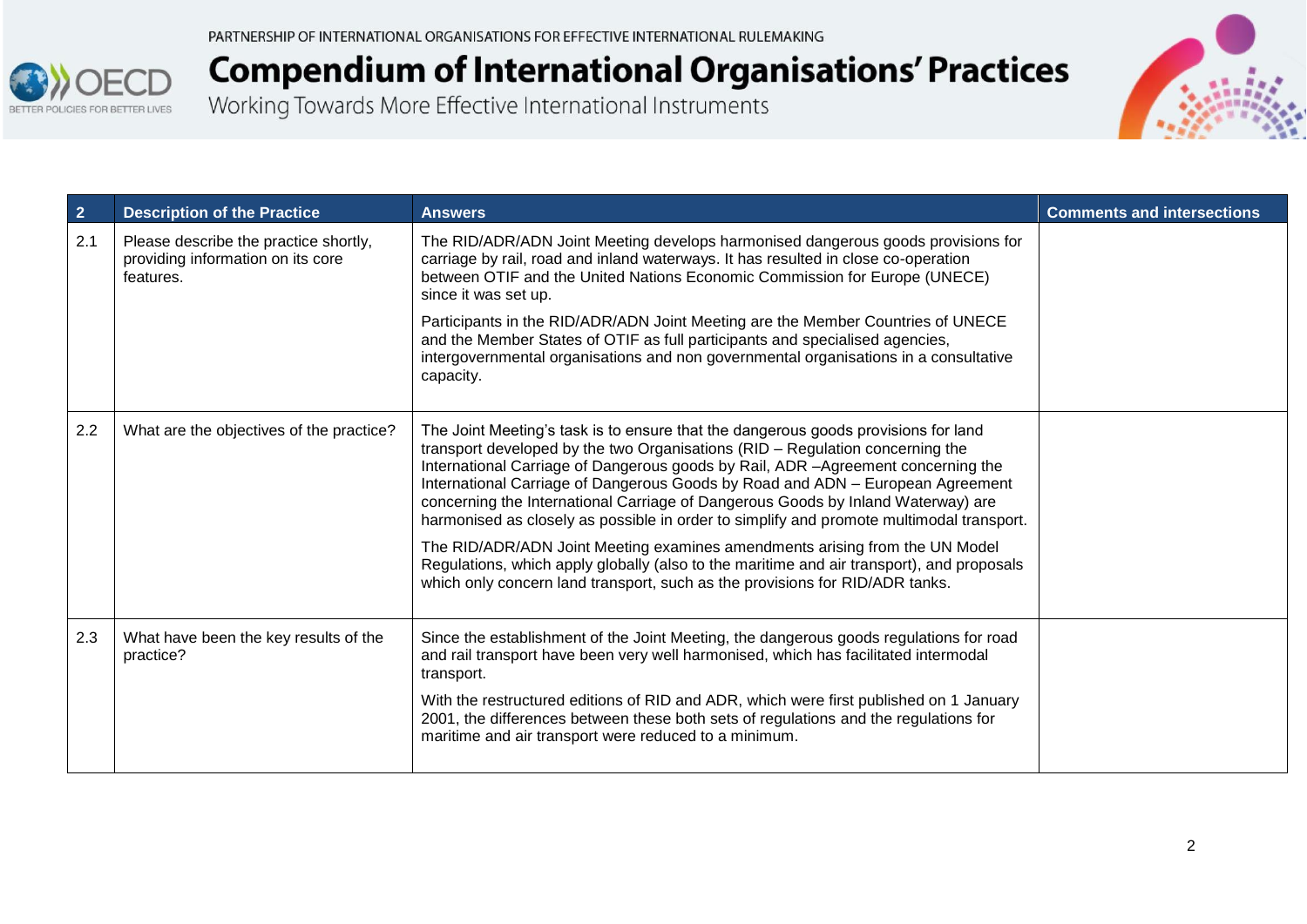

| 2.4 | In what year was the practice<br>introduced?                                                            | The RID/ADR Joint Meeting was established in the 1970s.                                                                                                                                                                                                                                                                                                                                                                                                                                                                                                                                                                                                                                                                                                                                                                                                                                                                                |                                                                                                                      |
|-----|---------------------------------------------------------------------------------------------------------|----------------------------------------------------------------------------------------------------------------------------------------------------------------------------------------------------------------------------------------------------------------------------------------------------------------------------------------------------------------------------------------------------------------------------------------------------------------------------------------------------------------------------------------------------------------------------------------------------------------------------------------------------------------------------------------------------------------------------------------------------------------------------------------------------------------------------------------------------------------------------------------------------------------------------------------|----------------------------------------------------------------------------------------------------------------------|
| 2.5 | Has the practice been updated/reformed<br>since then? If yes, when and how has it<br>evolved over time? | Yes, since the first edition of ADN in 2001, the scope of the RID/ADR Joint Meeting was<br>extended. Nowadays, the Joint Meeting covers all land transport modes.                                                                                                                                                                                                                                                                                                                                                                                                                                                                                                                                                                                                                                                                                                                                                                      |                                                                                                                      |
| 2.6 | What do you consider to be the primary<br>strengths of the practice?                                    | The RID/ADR/ADN Meeting offers a platform for all Member States and interested<br>stakeholders by means of which they can influence the development of legal instruments<br>for the transport of dangerous goods and ensure their parallelism. Via this meeting,<br>Member States and stakeholders influence not only the regulations valid for the land<br>transport. In case of identified problems coming from the UN Model Regulations, the<br>Secretariat can submit proposals to the UN Sub-Committee of Experts on the Transport<br>of Dangerous Goods to amend these Regulations, which apply globally and which are<br>the common basis for all modes of transport.<br>The periodicity of two years for updating and reissuing of the legal instruments (RID,<br>ADR and ADN) makes it possible to react very quickly to the needs of the Member<br>States and stakeholders and to the scientific and technological progress. |                                                                                                                      |
| 2.7 | What do you consider to be the main<br>challenges faced during the<br>implementation of the practice?   | One of the challenges is the timely translation of the instruments into national languages<br>of the Member States. The instruments have more than 1000 pages and every two<br>years approximately 100 pages amendments are issued. In most of the Member States<br>they have to be translated into national languages before they can be implemented in<br>the national legislation.<br>Another challenge is the interpretation of the provisions by the Member States and<br>stakeholders. Problems with the correct interpretation can lead in turn to the modification<br>of the provisions.                                                                                                                                                                                                                                                                                                                                       | Intersection with area of IO<br>Partnership on 'Strengthening the<br>Implementation of International<br>Instruments' |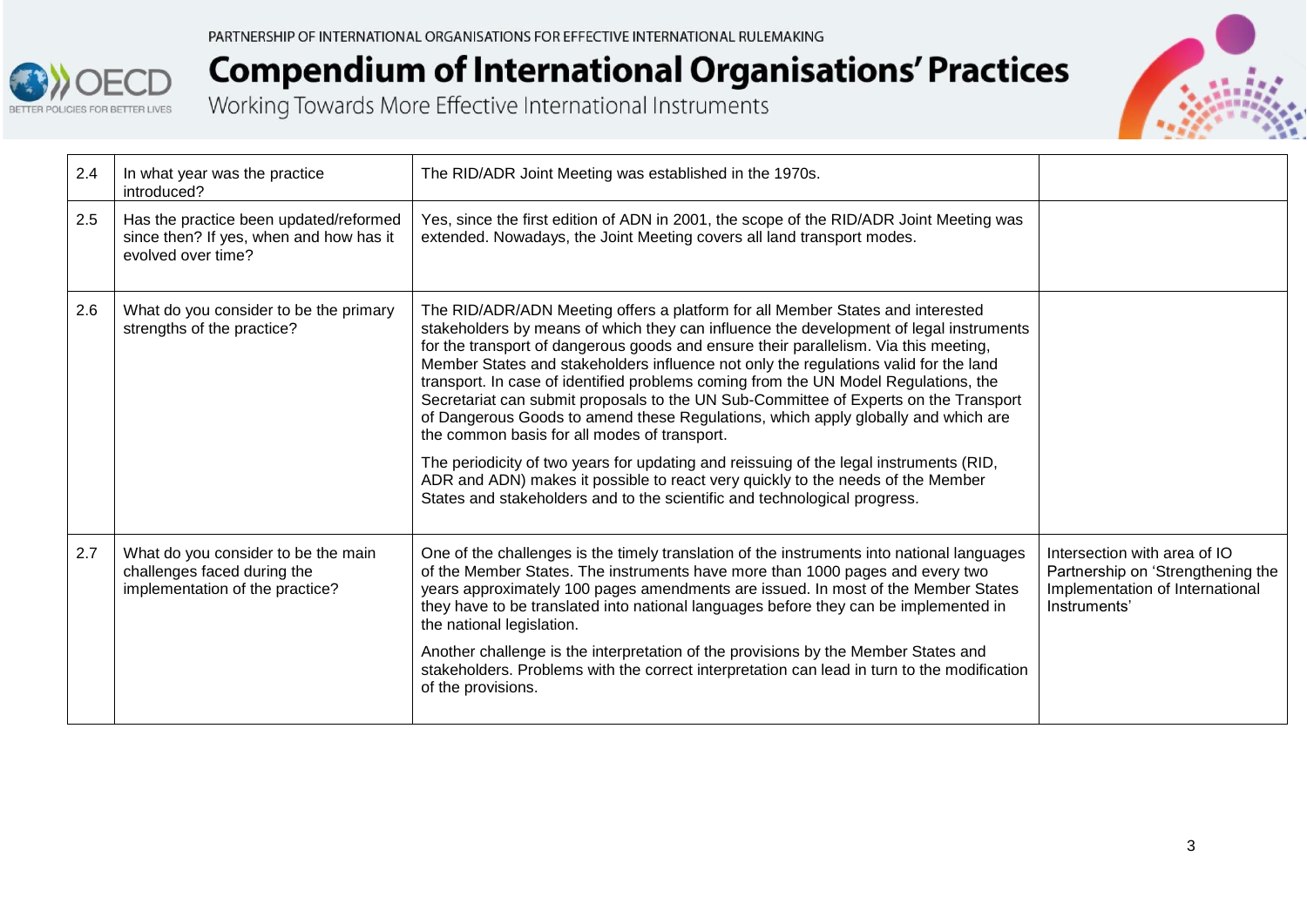

| 2.8  | Does the practice have a<br>formal/normative basis within the<br>organisation or is it conducted<br>informally? Does this basis make the<br>practice mandatory or voluntary?<br>If there is formal basis, please provide<br>the relevant link or documentation. | The RID/ADR/ADN Joint Meeting is conducted according to its Rules of Procedure<br>approved by the Inland Transport Committee and endorsed by the Executive Committee<br>of ECE on the one hand, and OTIF on the other.<br>All the decisions of the RID/ADR/ADN Joint Meeting have to be endorsed by the<br>committees responsible for the relevant agreement (RID Committee of Experts for RID,<br>Working Party on the Transport of Dangerous Goods (WP.15) for ADR and ADN<br>Administrative Committee for ADN.<br>The international instruments (RID, ADR and ADN) are mandatory for all RID/ADR/ADN<br><b>Contracting States/Parties.</b>        |  |
|------|-----------------------------------------------------------------------------------------------------------------------------------------------------------------------------------------------------------------------------------------------------------------|------------------------------------------------------------------------------------------------------------------------------------------------------------------------------------------------------------------------------------------------------------------------------------------------------------------------------------------------------------------------------------------------------------------------------------------------------------------------------------------------------------------------------------------------------------------------------------------------------------------------------------------------------|--|
| 2.9  | At what frequency is the practice<br>applied? i.e. is it conducted once or on<br>an iterative basis?                                                                                                                                                            | The RID/ADR/ADN Joint Meeting is organised periodically - twice a year. Its ad-hoc<br>working groups meet whenever necessary.<br>The respective international instruments (RID, ADR and ADN) are updated and reissued<br>every two years.                                                                                                                                                                                                                                                                                                                                                                                                            |  |
| 2.10 | Is this practice applied systematically,<br>(e.g. with respect to every normative<br>instrument, according to specific criteria<br>or on an ad hoc basis)?                                                                                                      | Yes, broadly.                                                                                                                                                                                                                                                                                                                                                                                                                                                                                                                                                                                                                                        |  |
| 2.11 | Please provide specific details or<br>examples to illustrate the practice<br>(including supporting links and<br>documents).                                                                                                                                     | Official documents for the RID/ADR/ADN Joint Meeting are published in four languages.<br>The English, French and Russian versions are published on the UNECE website (see<br>for example https://unece.org/2020-2), the German versions on the OTIF website (see<br>for example http://otif.org/de/?page_id=631).<br>The RID is available at https://otif.org/en/?page_id=1105<br>The ADR is available at https://www.unece.org/fr/trans/areas-of-work/dangerous-<br>goods/legal-instruments-and-recommendations/adr/adr-2019-files.html<br>The ADN is available at<br>https://www.unece.org/fileadmin/DAM/trans/danger/publi/adn/agreement_text.pdf |  |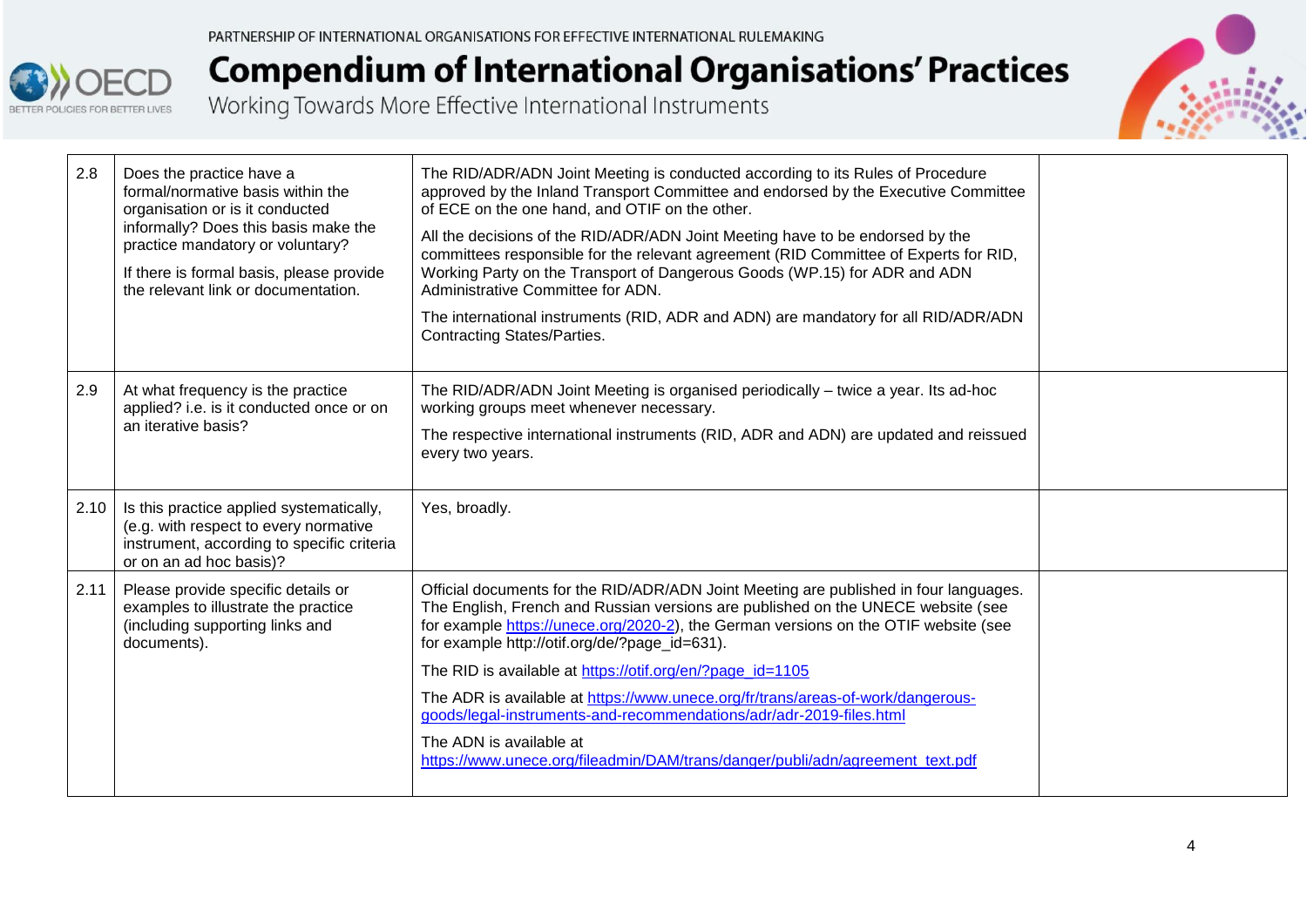PARTNERSHIP OF INTERNATIONAL ORGANISATIONS FOR EFFECTIVE INTERNATIONAL RULEMAKING

**Compendium of International Organisations' Practices** 

| $\overline{\mathbf{3}}$ | <b>Design of the Practice</b>                                                                                       | <b>Answers</b>                                                                                                                                           | <b>Comments and intersections</b>                                                                                    |
|-------------------------|---------------------------------------------------------------------------------------------------------------------|----------------------------------------------------------------------------------------------------------------------------------------------------------|----------------------------------------------------------------------------------------------------------------------|
| 3.1                     | Who designed the practice (e.g. Was it<br>developed internally, in collaboration with<br>other organisations, etc?) |                                                                                                                                                          |                                                                                                                      |
| 3.2                     | Which stakeholders were engaged with in<br>the design of the practice?                                              |                                                                                                                                                          |                                                                                                                      |
| 3.3                     | How long did it take to design the practice?                                                                        |                                                                                                                                                          |                                                                                                                      |
| 3.4                     | What resources were needed to design the<br>practice initially (i.e., staff, budget etc.)?                          |                                                                                                                                                          |                                                                                                                      |
| 3.5                     | What challenges were encountered during<br>the design of the practice and how were<br>they overcome?                |                                                                                                                                                          |                                                                                                                      |
| 3.6                     | Has the practice been tested before<br>implementation (i.e. pilot phase)? If yes,<br>please describe.               |                                                                                                                                                          |                                                                                                                      |
| $\overline{\mathbf{4}}$ | <b>Implementation of the Practice</b>                                                                               |                                                                                                                                                          | <b>Comments and intersections</b>                                                                                    |
| 4.1                     | Which units are responsible for<br>implementing the practice within your IO?                                        | The RID department of OTIF provides the Secretariat for the RID/ADR/ADN Joint<br>Meeting, together with the Secretariat of the UNECE Transport Division. | Intersection with area of IO<br>Partnership on 'Strengthening the<br>Implementation of International<br>Instruments' |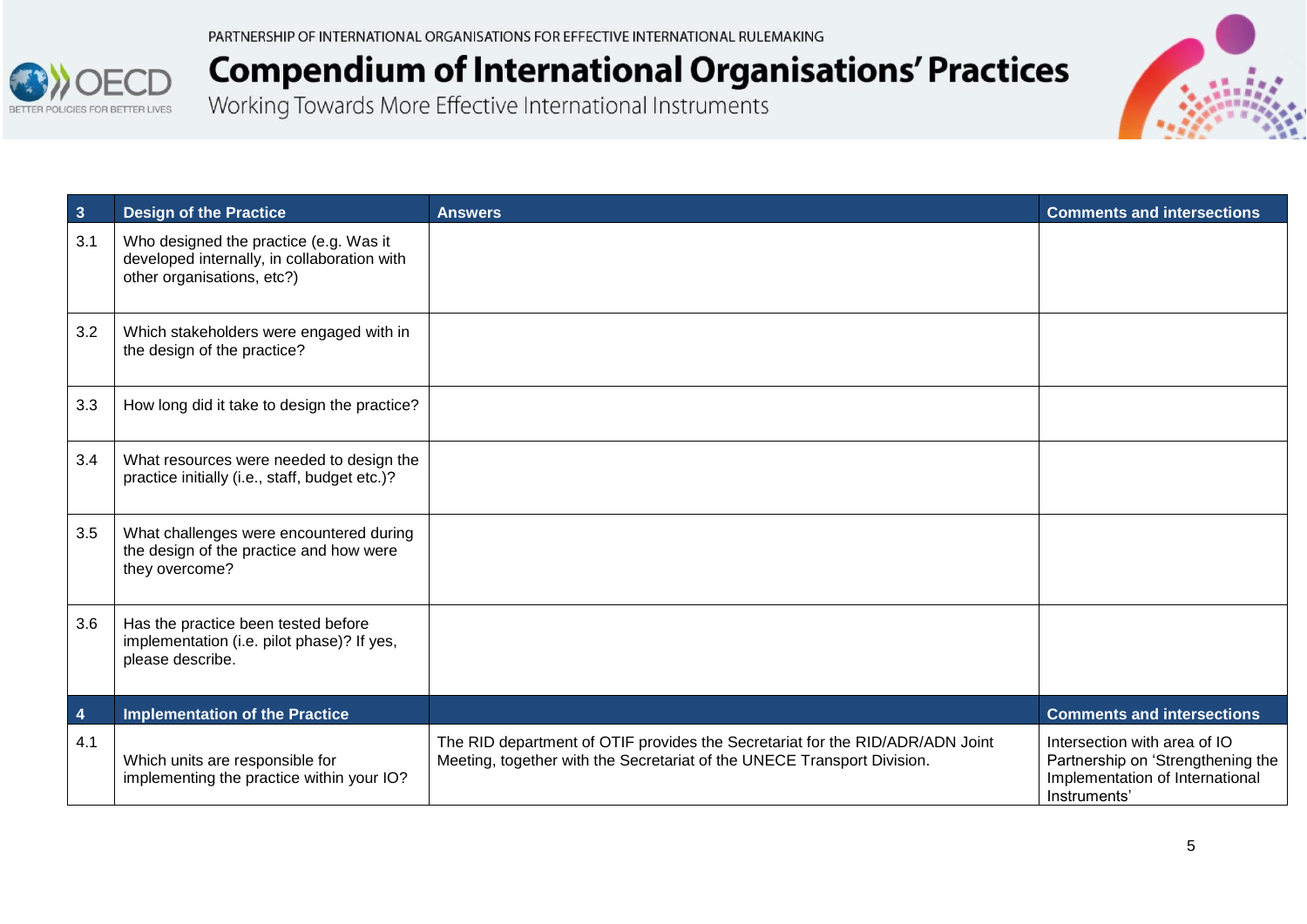

|                |                                                                                                                        | A Chairperson and a Vice Chairperson are elected every year from among the<br>representatives of full participants.                                                                                                                                                                                                                                                                                                                                                                                                                                                                   |                                                                                                                             |
|----------------|------------------------------------------------------------------------------------------------------------------------|---------------------------------------------------------------------------------------------------------------------------------------------------------------------------------------------------------------------------------------------------------------------------------------------------------------------------------------------------------------------------------------------------------------------------------------------------------------------------------------------------------------------------------------------------------------------------------------|-----------------------------------------------------------------------------------------------------------------------------|
| 4.2            | Are IO members involved in implementing<br>the practice? If so, how?                                                   | Yes, all the proposed amendments have to be adopted by the organs responsible for<br>different transport modes (RID Committee of Experts for RID, Working Party on the<br>Transport of Dangerous Goods (WP.15) for ADR and ADN Administrative Committee<br>for ADN). Once adopted, the amedments are notified to all Member States which have<br>the possibility to raise objections. If less than one quarter of the Member States object,<br>the amendments enter into force and are mandatory for all the Contracting<br>States/Parties to RID/ADR/ADN in international transport. | Intersection with area of IO<br>Partnership on 'Strengthening the<br>Implementation of International<br>Instruments'        |
|                |                                                                                                                        | In addition, via the EU-Directive 2008/68/EG, RID and ADR are applicable to national<br>transports in the European Union as well.                                                                                                                                                                                                                                                                                                                                                                                                                                                     |                                                                                                                             |
| 4.3            | Are external actors beyond the<br>organisation or its membership involved in<br>implementing the practice? If so, how? | Yes, some ISO standards which are applied worldwide make reference to either RID<br>or ADR or both of them.<br>RID and ADR are also applied in countries which are not Contracting States/Parties to<br>RID and ADR (for example, ADR in Thailand or China).                                                                                                                                                                                                                                                                                                                          | Intersection with area of IO<br>Partnership on 'Strengthening the<br>Implementation of International<br>Instruments'        |
| 4.4            | Which resources are needed to implement<br>the practice (e.g., staff and budget)?                                      | Staff, budget (for example, for translation of the regulations into national languages),<br>establishment of the necessary infrastructure (e.g. competent authorities, inspection<br>bodies) to ensure compliance with the provisions, training and examination of safety<br>advisers.                                                                                                                                                                                                                                                                                                | Intersection with area of IO<br>Partnership on 'Strengthening the<br>Implementation of International<br>Instruments'        |
| $\overline{5}$ | <b>Outputs and Evaluation of the Practice</b>                                                                          | <b>Answers</b>                                                                                                                                                                                                                                                                                                                                                                                                                                                                                                                                                                        | <b>Comments and intersections</b>                                                                                           |
| 5.1            | Has the practice been evaluated or<br>reviewed?                                                                        | The provisions are evaluated on an ongoing basis by the Member States and<br>stakeholders (international organisations, non-governmental organisations and<br>associations of the industry concerned) leading to the periodic revision (every two<br>years).                                                                                                                                                                                                                                                                                                                          | Intersection with area of IO<br>Partnership on "Developing a<br>greater culture of evaluation of IO<br>rules and standards" |